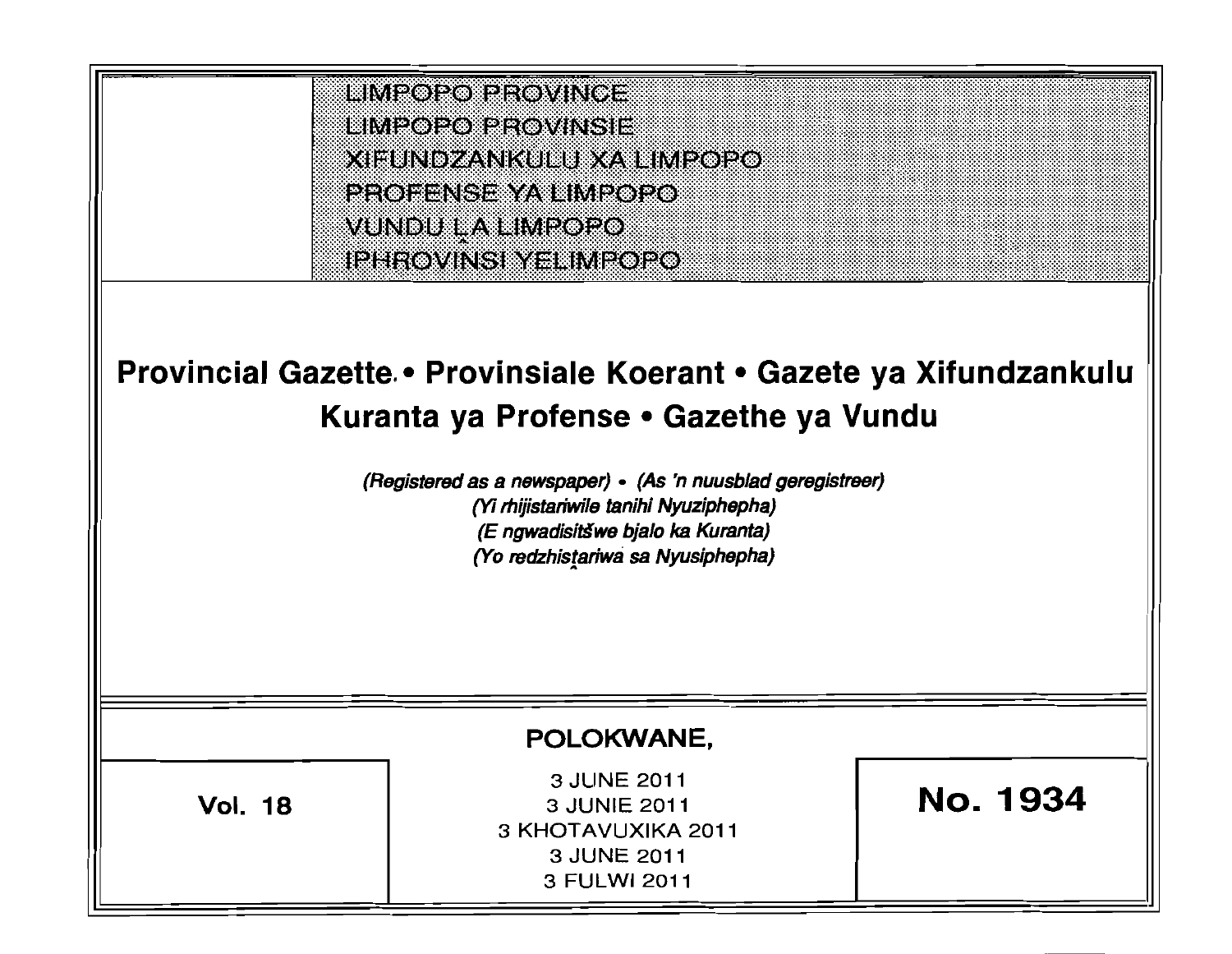#### IMPORTANT NOTICE

The Government Printing Works will not be held responsible for faxed documents not received due to errors on the fax machine or faxes received which are unclear or incomplete. Please be advised that an "OK" slip, received from a fax machine, will not be accepted as proof that documents were received by the GPW for printing. If documents are faxed to the GPW it will be the sender's responsibility to phone and confirm that the documents were received in good order.

Furthermore the Government Printing Works will also not be held responsible for cancellations and amendments which have not been done on original documents received from clients.

### **CONTENTS • INHOUD**

No. Page Gazette No. No. GENERAL NOTICES • ALGEMENE KENNISGEWINGS 128 Town·planning and Townships Ordinance (15/1986): Rezoning: Erf 93, Duivelskloof ................................................ .. 8 1934 128 Ordonnansie op Dorpsbeplanning en Dorpe (15/1986): Hersonering: Erf93, Duiwelskloof... .................................... .. 8 1934 129 Local Government Ordinance (17/1939): Permanent closure, rezoning and subdivision of public roads: Malamulele A ................................................................................................................................................................ . 8 1934 131 Town·planning and Townships Ordinance (15/1986): Bela·Bela Amendment Scheme 50/08 .................................... .. 9 1934 131 Ordonnansie op Dorpsbeplanning en Dorpa (15/1986): Bela·Bela·wysigingskema 50/08 ......................................... .. 9 1934 132 Town·planning and Townships Ordinance (15/1986): Polokwane/PerskebultAmandment Scheme 236 .................... . 10 1934 132 Ordonnansie op Dorpsbeplanning en Dorpe (15/1986): Polokwane/Perskebult·wysigingskema 236 ........................ .. 10 1934 133 Development Facilitation Act. 1995: Development of land: Remaining Extent of the farm Haaskloof 311-KR ............ . 12 1934 133 Wet op Ontwikkelingsfasilitering. 1995: Ontwikkeling van grond: Resterende Gedeelte van die plaas Haaskloof 311-KR .......................................................................................................................................................................... . 13 1934 134 Town·planning and Townships Ordinance (15/1986): Mookgopong Amendment Scheme 62 .................................... .. 10 1934 134 Ordonnansie op Dorpsbeplanning en Dorpe (15/1986): Mookgopong-wysigingskema 62 .......................................... . 11 1934 135 Removal of Restrictions Act (84/1967): Removal of restrictions: Erf 79, Marble Hall ................................................. .. 11 1934 135 Wet op Opheffing *van* Beperkings (84/1967): Opheffing van titelvoorwaardes: Erf 79, Marble Hall .......................... .. 11 1934 LOCAL AUTHORITY NOTICES· PLAASLIKE BESTUURSKENNISGEWINGS 187 Town-planning and Townships Ordinance (15/1986): Polokwane/Perskebult Amendment Scheme 63.................. ....... 15 1934 187 Ordonnansie op Dorpsbeplanning en Dorpe (15/1986): Polokwane/Perskebult-wysigingskema 63 ............................ 15 1934 192 Town-planning and Townships Ordinance (15/1986): Lephalale Municipality: Establishment of township: Ellisras Extension 71 .................................................................................................................................................................. 14 1934 192 Ordonnansie op Dorpsbeplanning en Dorpe (15/1986): Dorpstigting: Ellisras·uitbreiding 71....................................... 14 1934 193 Town-planning and Townships Ordinance (15/1986): Polokwane/Perskebult Amendment Scheme 238: Rezoning: Portion 2 of Erf 557, Pietersburg.............. ......... ................ ......... ................. ......... ............ ....................... ......... ............. 16 1934 193 Ordonnansie op Dorpsbeplanning en Dorpe (15/1986): Polokwane/Perskebult·wysigingskema 238: Hersonering: Gedeelte 2 van Erf 557, Pietersburg ................................................. ................................................................. ........... 16 1934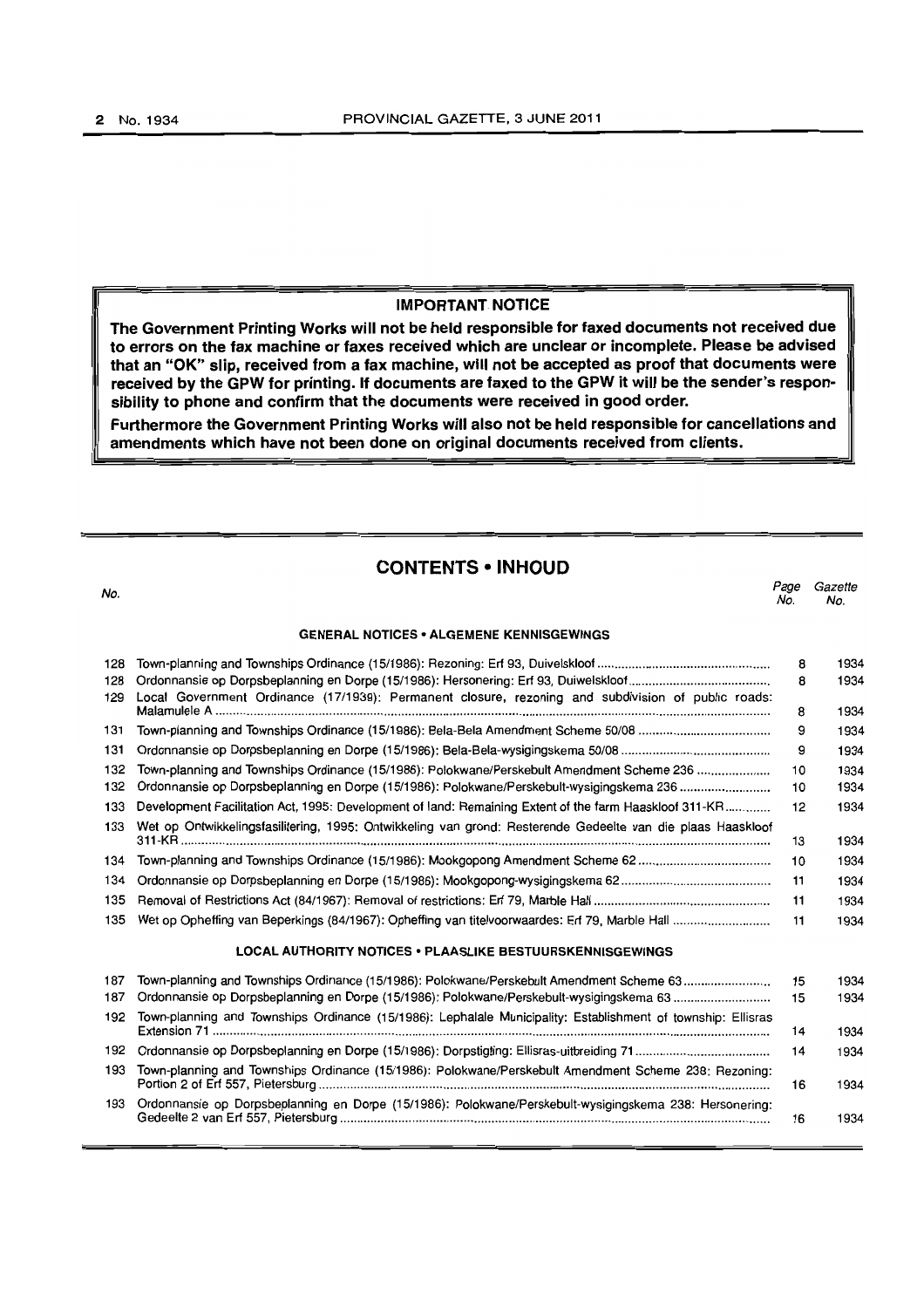No.1934 3

| <b>IMPORTANT NOTICE</b>                                                                                                                                               |                                                              |  |  |  |
|-----------------------------------------------------------------------------------------------------------------------------------------------------------------------|--------------------------------------------------------------|--|--|--|
| The                                                                                                                                                                   |                                                              |  |  |  |
| <b>Limpopo Provincial Gazette Function</b>                                                                                                                            |                                                              |  |  |  |
| will be transferred to the                                                                                                                                            |                                                              |  |  |  |
| <b>Government Printer</b> in Pretoria                                                                                                                                 |                                                              |  |  |  |
| as from 1 November 2004                                                                                                                                               |                                                              |  |  |  |
| <b>NEW PARTICULARS ARE AS FOLLOWS:</b>                                                                                                                                |                                                              |  |  |  |
| <b>Physical address:</b>                                                                                                                                              | <b>Postal address:</b>                                       |  |  |  |
| <b>Government Printing Works</b><br>149 Bosman Street<br>Pretoria                                                                                                     | Private Bag X85<br>Pretoria<br>0001                          |  |  |  |
| <b>New contact persons:</b> Louise Fourie Tel.: (012) 334-4686<br>Mrs H. Wolmarans Tel.: (012) 334-4591                                                               |                                                              |  |  |  |
| Fax number: (012) 323-8805                                                                                                                                            |                                                              |  |  |  |
| E-mail address: hester.wolmarans@gpw.gov.za<br>louise.fourie@gpw.gov.za                                                                                               |                                                              |  |  |  |
| <b>Contact person for subscribers:</b>                                                                                                                                |                                                              |  |  |  |
|                                                                                                                                                                       | Mrs J. Wehmeyer Tel.: (012) 334-4753<br>Fax.: (012) 323-9574 |  |  |  |
| This phase-in period is to commence from 15 October 2004 (suggest date of advert)<br>and notice comes into operation as from 1 November 2004.                         |                                                              |  |  |  |
| Subscribers and all other stakeholders are advised to send their advertisements<br>directly to the Government Printing Works, two weeks before the 1st November 2004. |                                                              |  |  |  |
| In future, adverts have to be paid in advance<br>before being published in the Gazette.                                                                               |                                                              |  |  |  |
| <b>Advertising Manager</b>                                                                                                                                            |                                                              |  |  |  |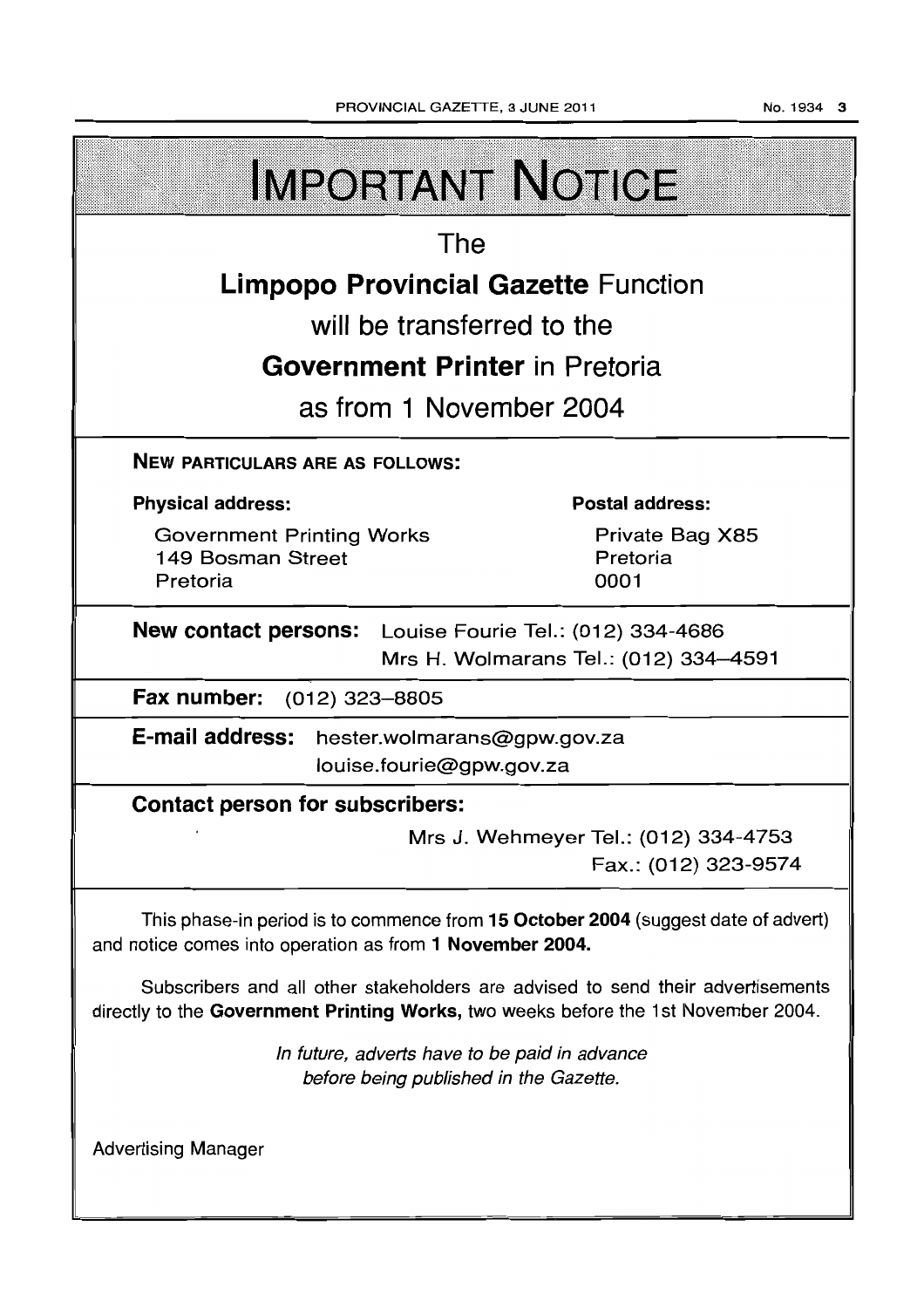**IT** IS THE CLIENTS RESPONSIBILITY TO ENSURE THAT THE CORRECT AMOUNT IS PAID AT THE CASHIER OR DEPOSITED INTO THE GOVERNMENT PRINTING WORKS BANK ACCOUNT AND ALSO THAT THE REQUISITION/COVERING LETTER TOGETHER WITH THE ADVERTISEMENTS AND THE PROOF OF DEPOSIT REACHES THE GOVERNMENT PRINTING WORKS IN TIME FOR INSERTION IN THE PROVINCIAL GAZETTE.

**No ADVERTISEMENTS WILL BE PLACED WITHOUT PRIOR PROOF OF PRE-PAYMENT.** 

|                                                                   | $\frac{1}{4}$ page R 229.40<br><b>Size: 10</b><br>Letter Type: Arial<br>Line Spacing: At:<br>Exactly<br>11pt |
|-------------------------------------------------------------------|--------------------------------------------------------------------------------------------------------------|
| <b>TAKE NOTE OF</b><br><b>THE NEW TARIFFS</b><br><b>WHICH ARE</b> | $\frac{1}{4}$ page R 458.75<br>Letter Type: Arial<br>Size: 10<br>Line Spacing: At:<br>Exactly<br>11pt        |
| <b>APPLICABLE</b><br><b>FROM THE 1ST OF</b><br><b>JUNE 2011</b>   |                                                                                                              |
|                                                                   | $\frac{1}{4}$ page R 688.15<br>Letter Type: Arial<br>Size: 10<br>Line Spacing: At:<br>Exactly<br>11pt        |
|                                                                   | $\frac{1}{4}$ page R 917.55                                                                                  |
|                                                                   | Letter Type: Arial<br>Size: 10<br>Line Spacing: At:<br>Exactly<br>11pt                                       |

SUBSCRIPTION: R 200.00 PER YEAR / R 917.55 PER PAGE =  $25cm$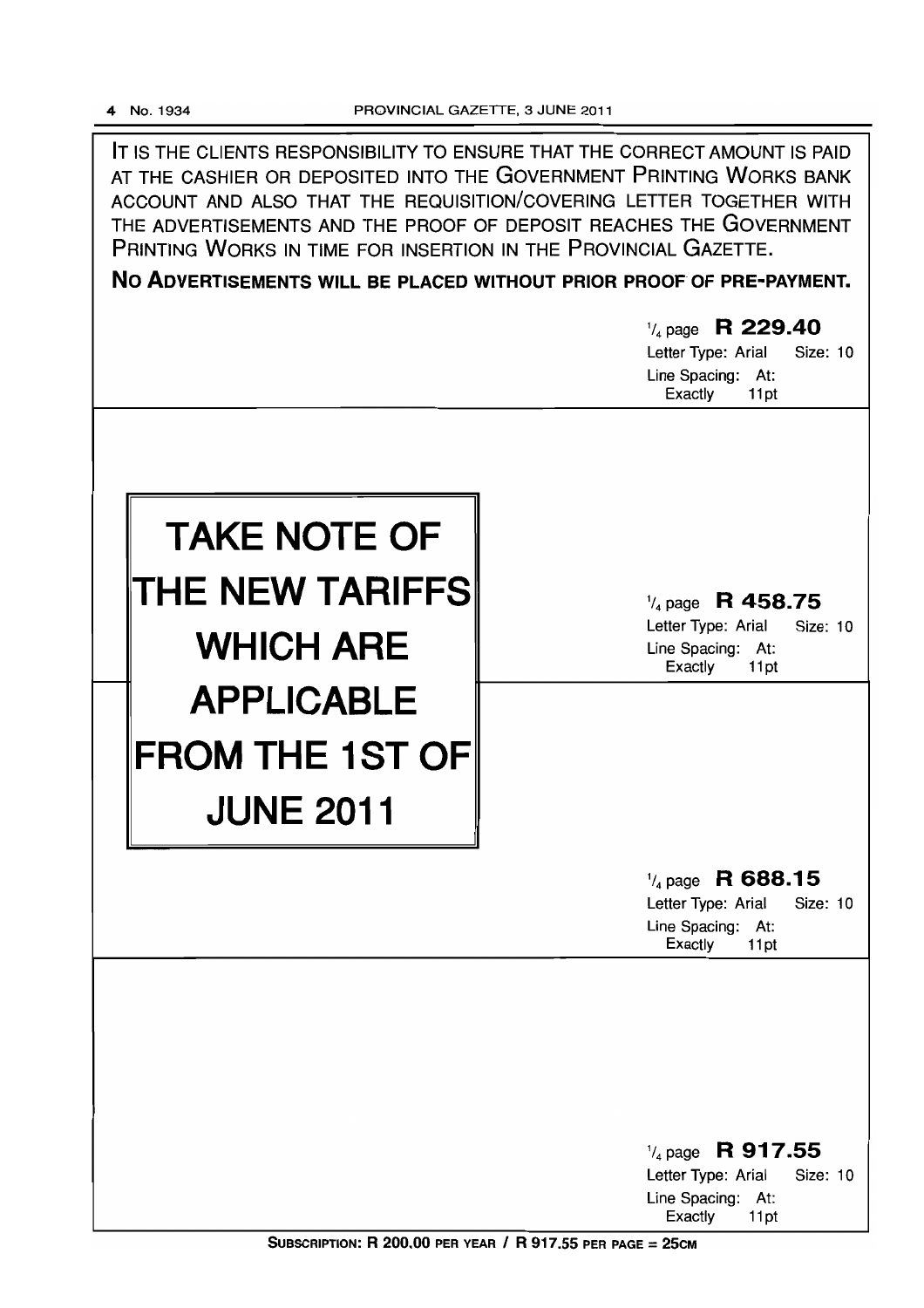PROVINCIAL GAZETTE, 3 JUNE 2011



section or under any heading other than the section or heading stipulated by the advertiser;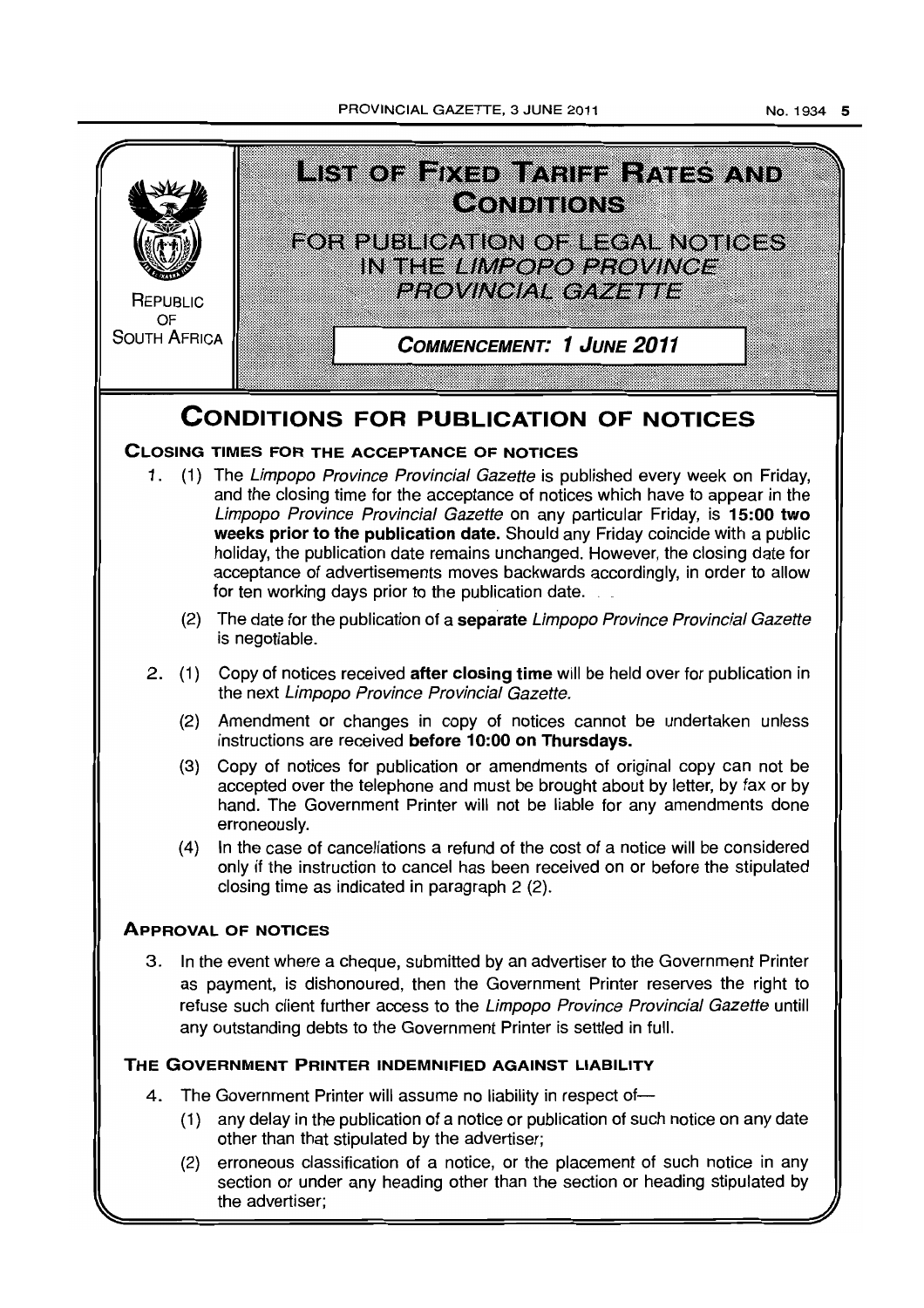(3) any editing, revision, omission, typographical errors or errors resulting from faint or indistinct copy.

### LIABILITY OF ADVERTISER

5. Advertisers will be held liable for any compensation and costs arising from any action which may be instituted against the Government Printer in consequence of the publication of any notice.

### **COPY**

- 6. Copy of notices must be typed on one side of the paper only and may not constitute part of any covering letter or document.
- 7. At the top of any copy, and set well apart from the notice, the following must be stated:

Where applicable

- (1) The heading under which the notice is to appear.
- (2) The cost of publication applicable to the notice, in accordance with the "Word Count Table".

### PAYMENT OF COST

- 9. With effect from 1 NOVEMBER 2004 no notice will be accepted for publication unless the cost of the insertion(s) is prepaid in CASH or by CHEQUE or POSTAL ORDERS. It can be arranged that money can be paid into the banking account of the Government Printer, in which case the deposit slip accompanies the advertisement before publication thereof.
- 10. (1) The cost of a notice must be calculated by the advertiser in accordance with the word count table.
	- (2) Where there is any doubt about the cost of publication of a notice, and in the case of copy, an enquiry, accompanied by the relevant copy, should be addressed to the Advertising Section, Government Printing Works, Private Bag X85, Pretoria, 0001 [Fax: (012) 323-8805], before publication.
- 11. Overpayment resulting from miscalculation on the part of the advertiser of the cost of publication of a notice will not be refunded, unless the advertiser furnishes adequate reasons why such miscalculation occurred. In the event of underpayments, the difference will be recovered from the advertiser, and the notice(s) will not be published until such time as the full cost of such publication has been duly paid in cash or by cheque or postal orders, or into the banking account.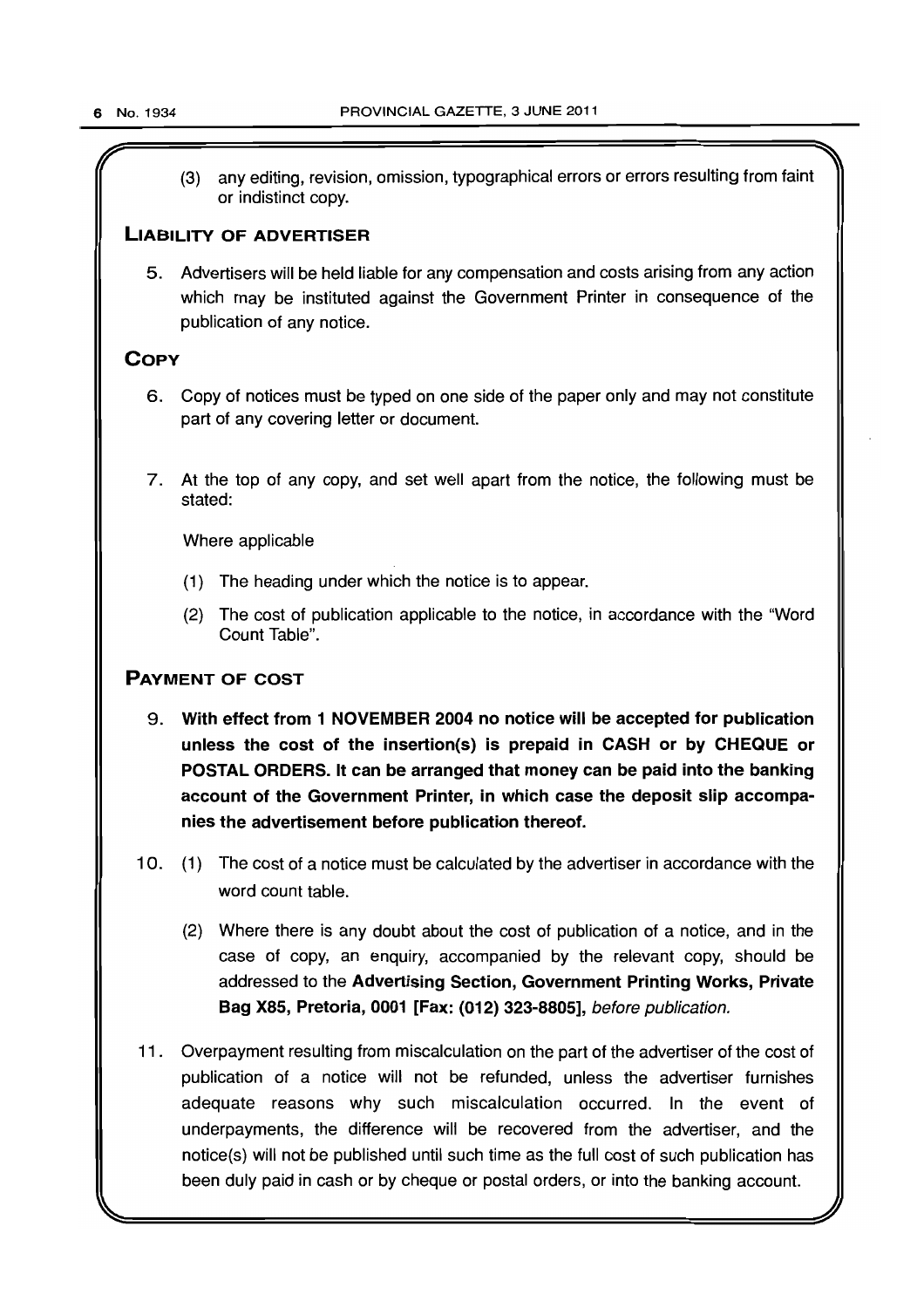- 12. In the event of a notice being cancelled, a refund will be made only if no cost regarding the placing of the notice has been incurred by the Government Printing Works.
- 13. The Government Printer reserves the right to levy an additional charge in cases where notices, the cost of which has been calculated in accordance with the Word Count Table, are subsequently found to be excessively lengthy or to contain overmuch or complicated tabulation.

### PROOF OF PUBLICATION

14. Copies of the Limpopo Province Provincial Gazette which may be required as proof of publication, may be ordered from the Government Printer at the ruling price. The Government Printer will assume no liability for any failure to post such Limpopo Province Provincial Gazette(s) or for any delay in despatching it/them.

# **GOVERNMENT PRINTERS BANK ACCOUNT PARTICULARS**

Bank:

ABSA

BOSMAN STREET

Account No.: 4057114016

Branch code: 632005

Reference No.: 00000049

Fax No.: (012) 323 8805

### Enquiries:

| Mrs. L. Fourie    | Tel.: (012) 334-4686 |
|-------------------|----------------------|
| Mrs. H. Wolmarans | Tel.: (012) 334-4591 |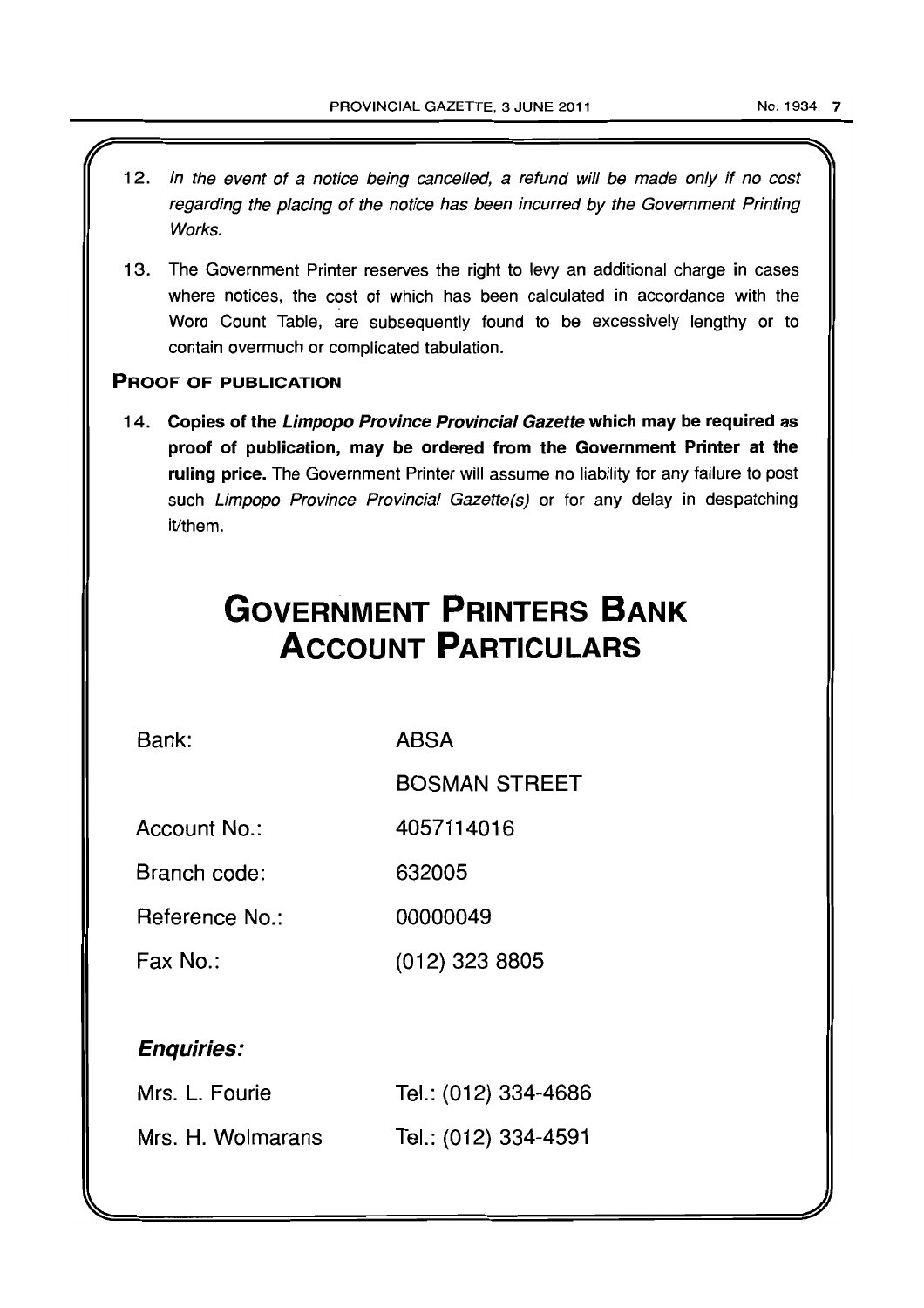### **GENERAL NOTICES • ALGEMENE KENNISGEWINGS**

#### **GENERAL NOTICE 128 OF 2011**

NOTICE OF APPLICATION FOR THE AMENDMENT OF THE DUIWELSKLOOF TOWN-PLANNING SCHEME, 2000, IN TERMS OF SECTION 56 (1) (b) (i) OF THE TOWN-PLANNING AND TOWNSHIPS ORDINANCE, 1986 (ORDINANCE No. 15 OF 1986)

We, Mavona and Associates Development Consultants, being the authorized agent of the owner of the erf mentioned below, hereby give notice in terms of section 56 (1) (b) (i) of the Town-planning and Townships Ordinance, 1986 (Ordinanc No. 15 of 1986), that we have applied to the Greater Letaba Municipality for the amendment of the town-planning scheme known as the Duiwelskloof Town-planning Scheme, 2000, to rezone Erf 93, Duivelskloof, from "Business 3" to "Special" for a boarding house and/or overnight accommodation.

Particulars of the application will lie for inspection during normal office hours at the office of the Manager: Spatial Planning and Land Use Management, First Floor, Civic Centre, Botha Street, Modjadjiskloof, for a period of 28 from 27 May 2011.

Objections to or representations in respect of the application must be lodged with or made in writing to the Municipal Manager at the above address or at P O Box 36, Modjadjiskloof, 0835, within a period of 28 days from 27 May 2011.

Address of agent: Mavona and Associates Development Consultants, PO Box 727, Bendor Park, 0713. Tel: (015) 297-5433. Fax: 086 600 7119.

**•** 

#### **ALGEMENE KENNISGEWING 128 VAN 2011**

KENNISGEWING VAN DIE AANSOEK OM DIE WYSIGING VAN DIE DUIWELSKLOOF-DORPSBEPLANNINGSKEMA, 2000, fNGEVOLGE ARTIKEL 56 (1) (b) (i) VAN DIE ORDONNANSIE OP DORPSBEPLANNING EN DORPE, 1986 (ORDONNANSIE No. 15 VAN 1986)

Ons, Mavona and Associates Development Consultants, synde die gemagtigde agent van die eienaar van die ondergenoemde erf, gee hiermee ingevolge artikel 56 (1) (b) (i) van die Ordonnansie op Dorpsbeplanning en Dorpe, 1986 (Ordonnansie 15 van 1986), kennis dat ons by die Groter Letaba Munisipaliteit aansoek gedoen het om die wysiging van die dorpsbeplanningskema bekend as die Duiwelskloof-dorpsbeplanningskema, 2000, vir die hersonering van Erf 93, Duiwelskloof, vanaf "Besigheid 3" na "Spesiaal" vir die wooneenhede asook 'n losieshuis en/of oornag akkommodasie.

Besonderhede van die aansoek lê ter insae gedurende kantoorure by die kantoor van die Bestuurder: Ruimtelike Beplanning en Grondgebruikbestuur, Eerste Vloer, Burgersentrum, Bothastraat, Modjadiskloof, vir 'n tydperk van 28 dae vanaf 27 Mei 2011.

Besware teen of vertoë ten opsigte van die aansoek moet binne 28 dae vanaf 27 Mei 2011 skriftelik by of tot die Munisipale Bestuurder by bovermelde adres of by Posbus 36, Modjadjiskloof, 0835, ingedien of gerig word.

Adres van agent: Mavona and Associates Development Consultants, Posbus 727, Bendor Park, 0713. Tel: (015) 297-5433. Fax: 086 600 7119.

27-03

#### **GENERAL NOTICE 129 OF 2011**

#### **PERMANENT CLOSURE, REZONING AND SUBDIVISION OF PUBLIC ROADS: MALAMULELE** A

Notice is hereby given in terms of section 67 and section 68 of the Local Government Ordinance, 1939 (Ordinance 17 of 1939), read with the Venda Land Affairs Proclamation No. 45 of 1990, that Umsebe Development Planners, intends to apply on behalf of the owner, to permanently close the following roads in Malamulele A.

Road 1 (bordered by Erf 922, 805, 96, 91, 920 and 88)

Road 2 (bordered by Erf 918, 123, 919130 and 917)

Road 3 (bordered by Erf 789, 52, 53, 925, 923 and 41)

Road 4 (bordered by Erf 914,915,82,83,84,85,916 and 110)

In order to be utilised for residential purposes. Plans and particulars of this application are available for inspection during normal office hours at the office of the Chief Town Planner, Mr H Nemadzhilili. Office No. 103, Thulamela Local Municipality Building, Thohoyandou, for the period of 28 days from the 27th May 2011 to 28 June 2011.

Any person desirous of objecting to the proposed closing, or who wishes to make recommendations in this regard. or who will have any claim for compensation if such a closing is executed, should lodge such objections, recommendations or claims as the case may be in writing and in duplicate to Thulamela Local Municipality at the above address or at Private Bag X5066, Thohoyandou, 0950, or Fax (015) 762-4020, within a period of 28 days from the first date of publication (no later than 28 June  $2011$ .

Address of applicant: Umsebe Development Planners, PO Box 12367. Nelspruit. 1200. Tel: (013) 752-4710.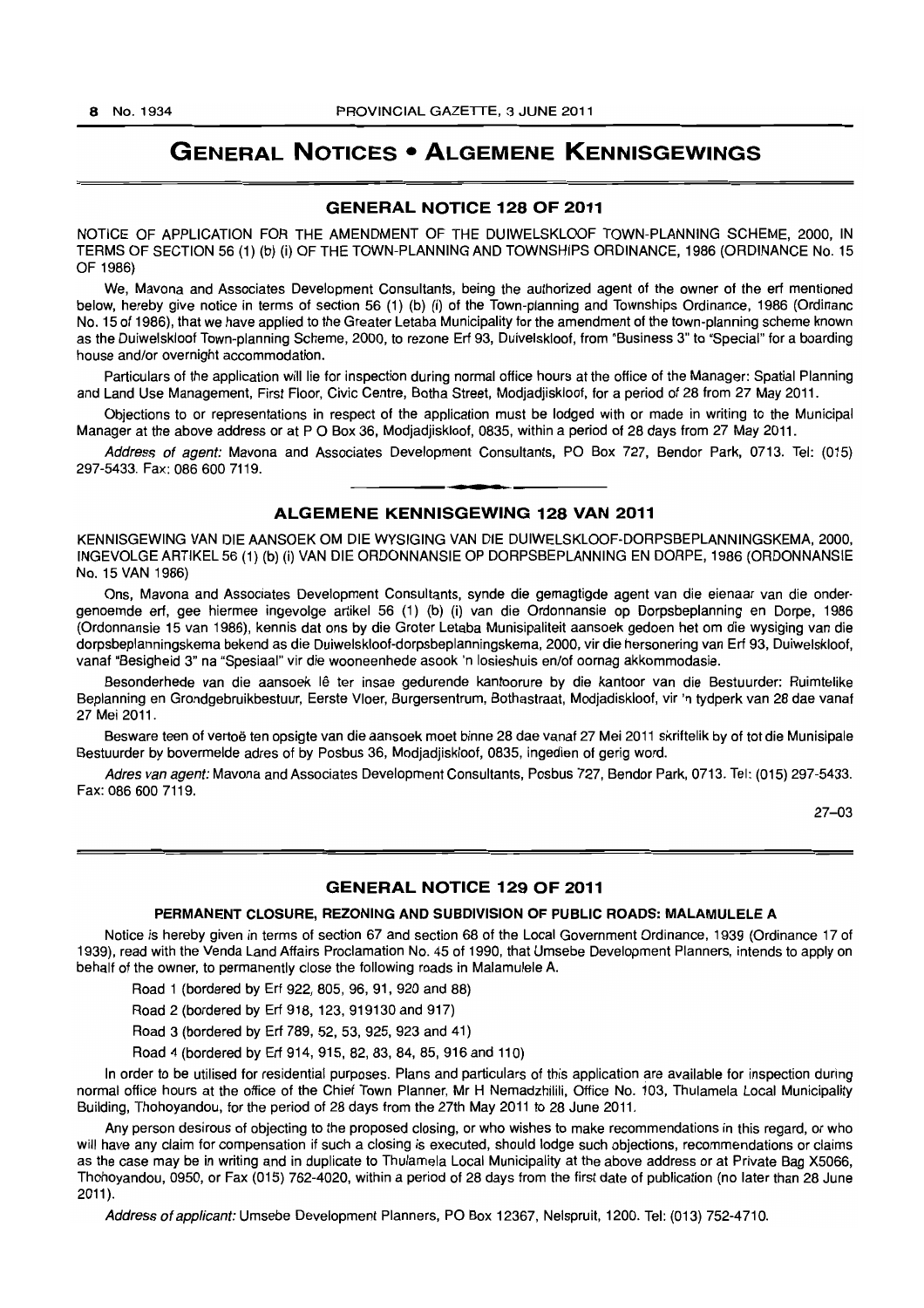#### **GENERAL NOTICE 129 OF 2011**

#### **KU PFARIWA PATu/SWITARATA: MALAMULELE A**

Xitiviso lexi xitivisiwa hi section 67 na section 68 eka Local Government Ordinance, 1939 (Ordinance 17 of 1939) xi tivisiwa hi Venda Land Affairs Proclamation No. 45 ya 1990, Sweswo Umsebe Development Planners hiku yimela vurhangeri, yi lava ku pfala ramakumu switarata leswi landzelaka:

Road 1 (bordered by Erf 922, 805, 96, 91, 920 and 88)

Road 2 (bordered by Erf 918,123,919130 and 917)

Road 3 (bordered by Erf 789, 52, 53, 925, 923 and 41 )

Road 4 (bordered by Erf 914, 915, 82, 83, 84, 85, 916 and 110)

Hiku anakanya ku lulamisela na ku avanyisela va aka tiko leswaka vakuma ndhawu yo tshama. Xikombelo lexi xilanguteriwile hiti awara tantirho eka office ya Chief Town Planner, swikombelo hinkwaso swinga rhumeriwa eka nkulukumba H Nemadzhilili. Office No. 100 Thulamela Local Municipality Building, Thohoyandou, masiku ya 28 kusukela hiti 27 May 2011 kufikela 28 June 2011. Munhu un'wana na un'wana loyi angana xivilelo kumbe xikombelo, mayelana na mhaka leyi, kumbe matitwele manwana kumbe loyi a lavaku ku rilisiwa loko ku pfariwa anga rhumela eka Thulamela Local Municipality eka address leyi tsariweke ehansi kumbe eka Private Bag X5066, Thohoyandou 0950 kumbe Fax: (015) 962-4020. Swinga hundzi masiku ya 28 kusukela sikuleri xitiviso xinga tivisiwa hirona (xingaleti kufikela hiti 28 June 2011).

Address ya mukomberi: Umsebe Development Planners, PO Box 12367, Nelspruit, 1200. Tel: (013) 752-4710.

27-3

#### **GENERAL NOTICE 131 OF 2011**

#### **BELA-BELA AMENDMENT SCHEME 50/08**

NOTICE OF APPLICATION FOR AMENDMENT OF THE TOWN-PLANNING SCHEME IN TERMS OF SECTION 56 (1) (b) (i) OF THE TOWN-PLANNING AND TOWNSHIPS ORDINANCE 1986 (ORDINANCE No. 15 OF 1986)

We, Geo Projects, authorised agents of the owner of Portion 129 of the farm Noodhulp 492 KR, Bela\_Bela, hereby give notice in terms of section 56 (1) (b) (i) of the Town-planning and Townships Ordinance, 1986 (Ordinance No. 15 of 1986) that we have applied to the Bela-Bela Municipality for the amendment of the town-planning scheme, known as Bela-Bela Land Use Scheme, 2008, by the amendment of the zoning of the property by the addition of an annexure 138 to the existing Agriculture zoning, to make provisions for Household Enterprise, Furniture and Wood Craft, Curio. Art and Craft Centre, Overnight Accommodation, Tea Garden and additional uses as indicated in the annexure 138 to the amendment scheme.

Particulars of the application will lie for inspection during normal office hours at the office of the Municipal Manager, Municipal Offices, Bela Bela, for a period of 28 days from 3 June 2011.

Objections to or presentations in respect of the application must be lodged with or made in writing to: The Municipal Manager at the above address or Private Bag X1609, Bela-Bela, 0480, within a period of 28 days from 3 June 2011.

Address: P.O. Box 919, Bela-Bela, 0480. Tel: 0828817252 .

#### **ALGEMENE KENNISGEWING 131 VAN 2011**

**•** 

#### **BELA-BELA WYSIGINGSKEMA 50/08**

KENNISGEWING VAN AANSOEK OM WYSIGING VAN DIE DORPSBEPLANNINGSKEMA INGEVOLGE ARTIKEL 56 (1) (b) (i) VAN DIE ORDONNANSIE OP DORPSBEPLANNING EN DORPE. 1986 (ORDONNANSIE No. 15 VAN 1986)

Ons, Geo Projects, synde die gemagtigde agent van die eienaars van Gedeelte 129 van die plaas Noodhulp 492 KR, Bela-Bela, gee hiermee ingevolge artikel 56 (1) (b) (i) van die Ordonnnsie op Dorpsbeplanning en Dorpe (Ordonnansie 15 van 1986), kennis dat ons by die Bela-Bela Munisipaliteit aansoek gedoen het om die wysiging van die dorpsbeplanningskema, bekend as die Bela-Bela Grondgebruikskema, 2008, deur die sonering van die eiendom hierbo beskryf, te wysig deur die byvoeging van bylae 138 tot die bestaande Landbou sonering. om voorsiening te maak vir onder andere, Tuis Nywerheid, Meubel en Houtsnee fabriek, Snysterye, Kuns en Handwerk sentrum. Oornag Akkommodasie, Teetuin en verdere gebruike soos uiteen gesit in die bylae 138 tot die wysigingskema.

Besonderhede van die aansoek lê ter insae gedurende gewone kantoorure by die kantoor van die Munisipale Bestuurder, Munisipale Kantore, Bela-Bela, vir 'n tydperk van 28 dae vanaf 3 Junie 2011.

Besware teen of vertoë ten opsigte van die aansoek moet binne 'n tydperk van 28 dae vanaf 3 Junie 2011 skriftelik by of tot die Munisipale Bestuurder by bovermelde adres of by Privaatsak X1609, Bela-Bela, 0480, ingedien of gerig word.

Adres: Posbus 919, Bela-Bela, 0480. Tel: 0828817252.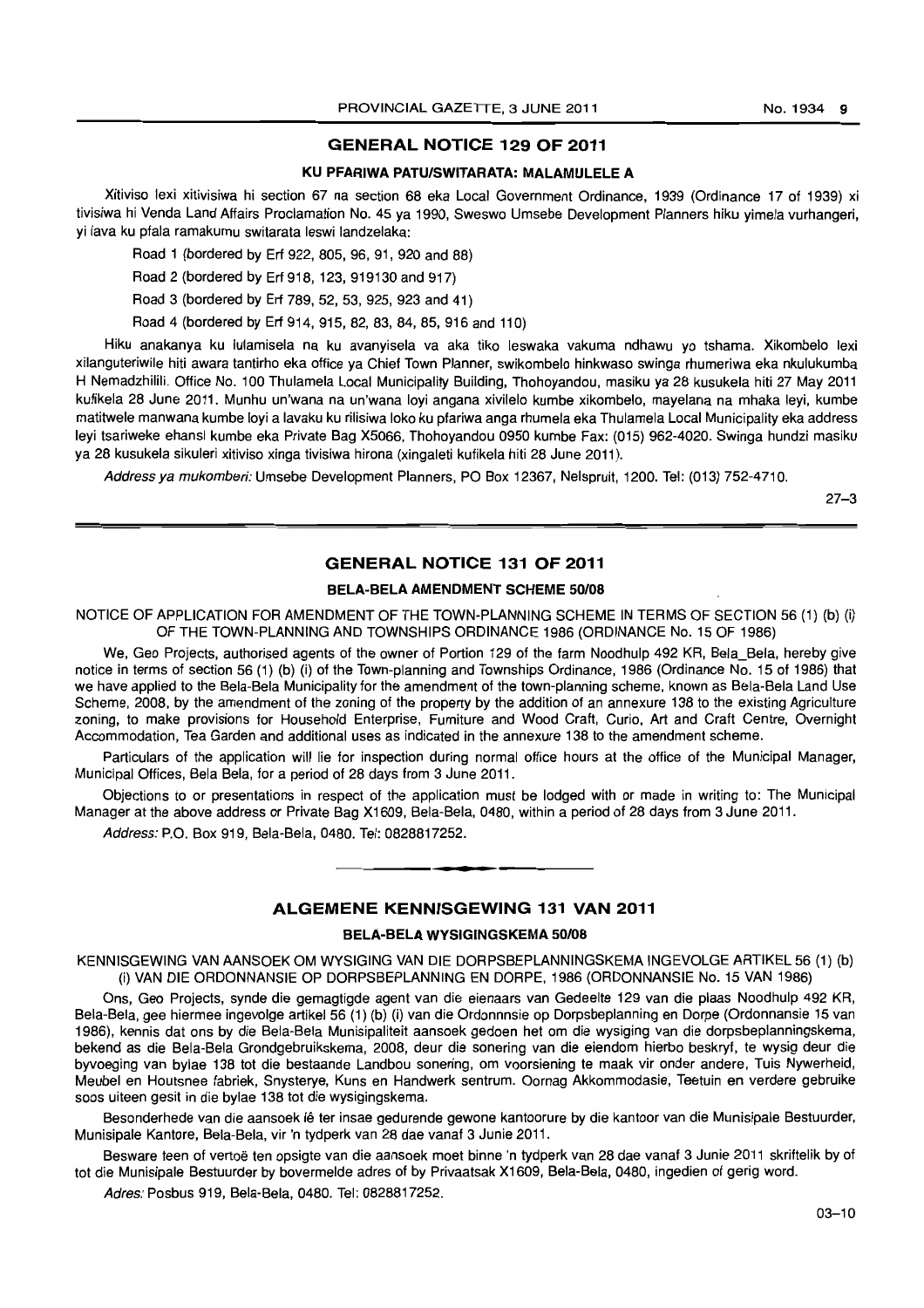#### **GENERAL NOTICE 132 OF 2011**

#### **POLOKWANEIPERSKEBULT AMENDMENT SCHEME 236**

I, Rian Gerhard Beukes of the firm Rian Beukes Town and Regional Planners and Property Consultants, being the authorized agent of the registered owner of the property mentioned below, hereby gives notice in terms of section 56 1 (b) (i) of Ordinance 15 of 1986, that I have applied to the Polokwane Municipality for the amendment of the Polokwane/Perskebult Town-planning Scheme, 2007, in respect of the rezoning of a portion of Erf 353 (proposed portion 1) Penina Park Extension 1, situated at 225 Timbavati Drive (SASOL Filling Station Peninapark), from "Special" for vehicle sales to "Special" for business purposes subject to certain conditions as contained in Annexure 99, and simultaneous application in terms of Clause 21 of the Polokwane/Perskebult Town-planning Scheme, 2007, to permit a place of refreshment on the proposed Remainder of Erf 353 Penina Park.

Particulars of the application will lie for inspection during normal office hours at the office of the Manager Planning (Spatial Planning and LUM), 1st Floor, Room 127, West Wing, Civic Centre, c/o Landdros Mare Street & Bodenstein Street, Polokwane, 0700, for the period of 28 days from 3 June 2011.

Objections to or representations in respect of the application must be lodged with or made to the Manager, Spatial Planning and LUM at the above address or at P.O. Box 111, Polokwane, 0700, within a period of 28 days from 3 June 2011.

Address of applicant: Rian Beukes Town & Regional Planners and Property Consultants, P.O. Box 12417, Bendor, 0713. Tel: (015) 291-4821.

Date of first notice: 3 June 2011.

#### **ALGEMENE KENNISGEWING 132 VAN 2011**

**\_ 1** 

#### **POLOKWANEIPERSKEBULT WVSIGINGSKEMA 236**

Ek, Rian Gerhard Beukes van Rian Beukes Stads en Streekbeplanners en Eiendomskonsultante, synde die gemagtigde agent van die eienaars van ondergenoemde eiendom gee hiermee ingevolge artikel 56 1 (b) (i) van die Ordonnansie op Dorpsbeplanning en Dorpe (Ordonnansie 15 van 1986) kennis dal ek by die Polokwane Munisipaliteit aansoek gedoen het om die wysiging van die dorpsbeplanningskema bekend as die Polokwane/Perskebult Dorpsbeplanningskema, 2007, deur die hersonering van 'n gedeelte van Erf 353 (voorgestelde Gedeelte 1) Penina Park, geleë te Timbavatistraat 225 (SASOL Vulstasie Penina Park) vanaf "Spesiaal" vir die verkoop van motorvoertuie na "Spesiaal" vir besigheidsdoeleindes onderhewig aan die vereistes soos vervat in Bylae 99 tot die Skema, asook gelyktydige aansoek ingevolge Klousule 21 van die Polokwane/Perskebult Dorpsbeplanningskema, 2007, ten einde 'n verversingsplek toe te laat op voorgestelde Restant van Erf 353 Peninapark.

Besonderhede van die aansoek lê ter insae gedurende gewone kantoorure by die kantoor die Bestuurder Beplanning (Ruimtelike Beplanning en Grondgebruikbeheer), 1 ste vloer, wes vleuel, Burgersentrum, h/v Landdros Marestraat en Bodensteinstraat, Polokwane, vir 'n tydperk van 28 dae vanaf 3 Junie 2011.

Besware en of vertoë ten opsigte van die aansoek moet binne 'n tydperk van 28 dae vanaf 3 Junie 2011 skriftelik by of tot die Bestuurder Beplanning (Ruimtelike Beplanning en Grondgebruikbeheer) by bovermelde adres of Posbus 111, Polokwane, 0700, ingedien of gerig word.

Adres van applikant: Rian Beukes Stads en Streekbeplanners en Eiendomskonsultante, Posbus 12417, Bendor, 0713. Tel: (015) 291-4821.

Datum van eerste publikasie: 3 Junie 2011.

03-10

#### **GENERAL NOTICE 134 OF 2011**

#### **MOOKGOPONG AMENDMENT SCHEME 62**

We, Masungulo Town and Regional Planners, being an authorised agent of the owner of the erf mentioned below, hereby give notice in terms of section 56 (1) (b) (i) of the Town-planning and Townships Ordinance, 1986 (Ordinance No. 15 of 1986), that we have applied to the Mookgopong Municipality for the amendment of the town-planning scheme known as Mookgopong Land Use Scheme 2004, for the rezoning of Erf 3064, Naboomspruit Extension 5, from "Municipal" to "Institutional" for purposes of Place of Worship.

Particulars of the application will lie for inspection during normal office hours at the office of the Land Use Planner: Technical Services: Civic Centre, cnr., Nelson Mandela & Mookgopong Drive, Mookgopong, for a period of 28 days from 27 May 2011 (date of the first notice).

Objections to or representations in respect of the application must be lodged with or made in writing to the Land Use Planner: Technical Services at the above-mentioned address or P/Bag X340, Mookgopong, 0560, within a period of 28 days from 11 June 2010.

Address of agent: Masungulo Town and Regional Planners, 85 Thabo Mbeki Drive, Mokopane, 0601. Tel: (015) 491-4521. Fax: 086 668 0650.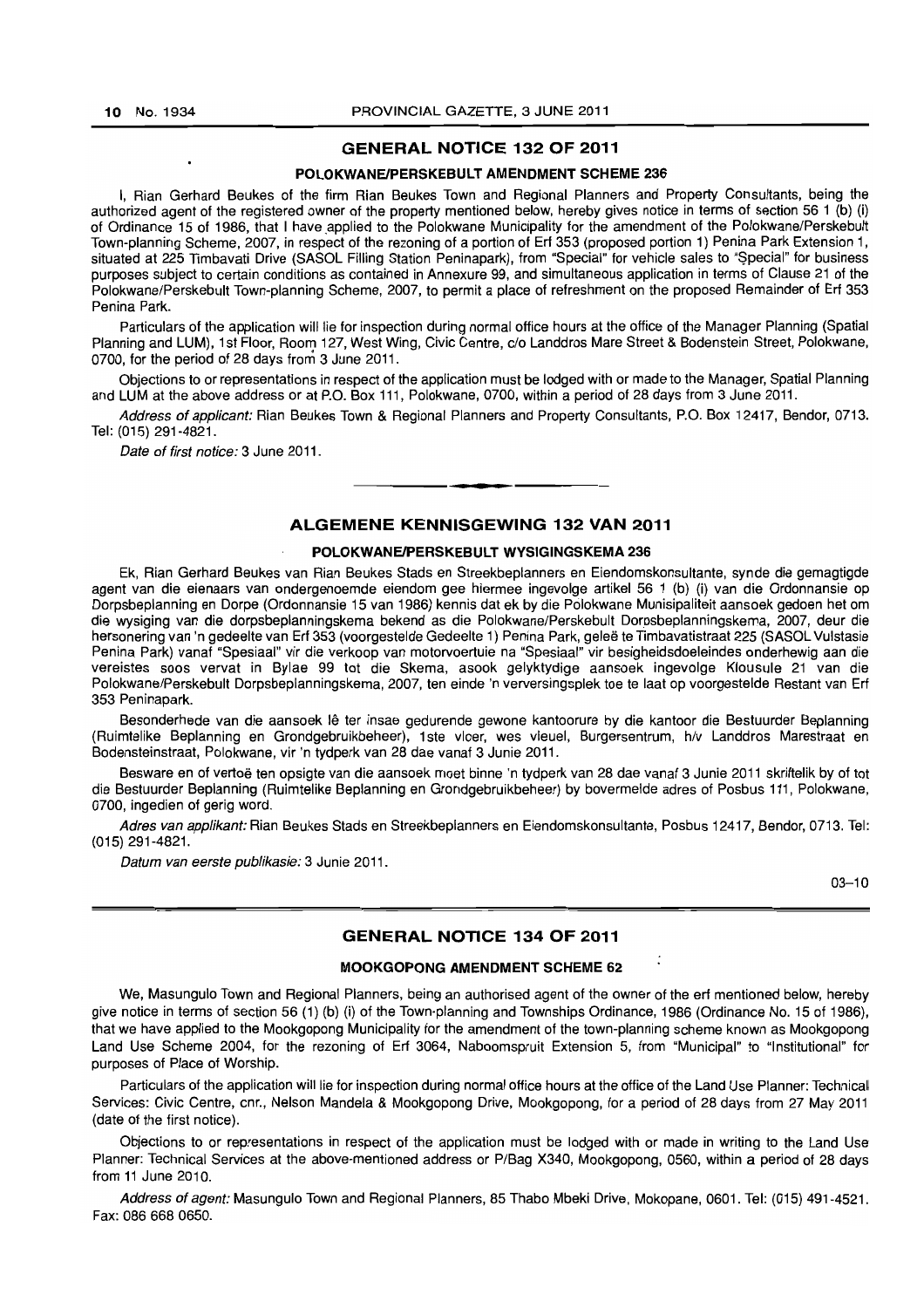### ALGEMENE KENNISGEWING 134 VAN 2011

#### MOOKGOPONG-WYSIGINGSKEMA 62

Ons, Masungulo Stad en Streekbeplanners, synde die gemagtigde agent van die eienaar van die ondergenoemde erf hierondergenoem, gee hiermee ingevolge artikel 56 (1) (b) (i) van die Ordonnansie op Dorpsbeplanning en Dorpe, 1986 (Ordonnansie No. 15 van 1986), kennis dat ons by die Mookgopong Munisipaliteit aansoek gedoen het om die wysiging van die dorpsbeplanningskema bekend as Mookgopong-grondgebruikskema, 2004, deur die hersonering van Erf 3064, Mookgopong Uitbreiding 5, vanaf "Municipal" na "Institutional" vir a kerk.

Besonderhede van die aansoek lê ter insae gedurende gewone kantoorure, by die kantoor van die Beplanning Grondgebruik: Tekniese Dienste, Mookgopong, vir 'n tydperk van 28 dae vanaf 11 Junie 2010 (datum van die eerste publikasie).

Besware teen of vertoë ten opsigte van die aansoek moet binne 28 dae vanaf 27 Mei 2011 skriftelik by die Beplanning Grondgebruik by bovermelde adres, of by Privaatsak 340, Mookgopong, 0560, ingedien of gerig word.

Adres van agent: Masungulo Stads en Streekbeplanners. Thabo Mbekirylaan, Mokopane, 0601. Tel: (015) 491-4521. Faks: 986 668 0650.

03-10

#### GENERAL NOTICE 135 OF 2011

REMOVAL OF RESTRICTIONS ACT, 1967 (ACT 84 OF 1967)

#### 1. THE AMENDMENT, SUSPENSION OR REMOVAL OF THE CONDITIONS OF TITLE OF ERF 79, MARBLE HALL TOWNSHIP.

#### 2. THE AMENDMENT OF THE MARBLE HALL TOWN-PLANNING SCHEME, 2001.

It is hereby notified that application has been made in terms of section 3 (1) of the Removal of Restrictions Act, 1967, by the firm Winterbach & Associates for:

1. The amendment, suspension or removal of the conditions of title (T27006/20 11) of Erf 79, Marble Hall Township to utilise the erf for multiple residential purposes and;

2. the simultaneous amendment of the Marble Hall Town-planning Scheme 2001, to amend the existing zoning of Erf 79, Marble Hall Township from "Residential 1" with a density of "One dwelling per 500 m<sup>2</sup>" to "Residential 3".

This application will be known as Marble Hall Amendment Scheme 17. The application and the relevant documents are open for inspection at the office of the Deputy Director General Limpopo Province, Local Government and Housing, Rabe Street, Polokwane and at the office of the Municipal Manager, Ephraim Mogale Local Municipality, Civic Centre, Ficus Street, Marble Hall, until 1 July 2011.

Objections to the application may be lodged in writing with the Deputy Director-General, Limpopo Province, Local Government and Housing, at the above address or Private Bag X9485, Polokwane, 0700, on or before 1 July 2011 and shall reach this office no later than 14:00 on the said date.

Dates of publication: 03 & 10 June 2011.

#### ALGEMENE KENNISGEWING 135 VAN 2011

WET OP OPHEFFING VAN BEPERKINGS, 1967 (WET 84 VAN 1967)

1. DIE WYSIGING, OPSKORTING OF OPHEFFING VAN DIE TITELVOORWAARDES VAN ERF 79, MARBLE HALL DORPSGEBIED.

**- .** 

#### 2. DIE WYSIGING VAN DIE MARBLE HALL DORPSBEPLANNINGSKEMA 2001.

Hiermee word bekendgemaak dat ingevolge die bepaling van artikel 3 (1) van die Wet op Opheffing van Beperkings, 1967, aansoek gedoen is deur die firma Winterbach & Associate vir:

1. Die wysiging, opskorting op opheffing van die titelvoorwaardes (T2?006/2011) van Erf 79, Marble Hall Dorpsgebied ten eiende die eiendom vir meervoudige woondoeleindes te gebruik; en

2. die wysiging van die Marble Hall Dorpsbeplanningskema, 2001, deur die hersonering van Erf 79, Marble Hall Dorpsgebied van "Residensieel 1" met 'n digtheid van "Een woonhuis per 500 m<sup>2</sup>" na "Residensieel 3".

Die aansoek sal bekend staan as Marble Hall Wysigingskema 17. Die aansoek en die betrokke dokumente lê ter insae in die kantoor van die Adjunk Direkteur-Generaal, Limpopo Provinsie: Plaaslike Regering en Behuising, Rabestraat, Polokwane en in die kantoor van die Munisipale Bestuurder, Ephraim Mogale Plaaslike Munisipaliteit, Burgersentrum, Ficusstraat, Marble Hall tot 1 Julie 2011.

Besware teen die aansoek kan voor of op 1 Julie 2011 skriftelik by die Adiunk Direkteur-Generaal, Limpopo Provinsie: Plaaslike Regering en Behuising by bovermelde adres of Privaatsak X9485, Polokwane, 0700, ingedien word en moet die kantoor nie later as 14:00 op genoemde datum bereik nie.

Datum van publikasie: 03 & 10 Julie 2011.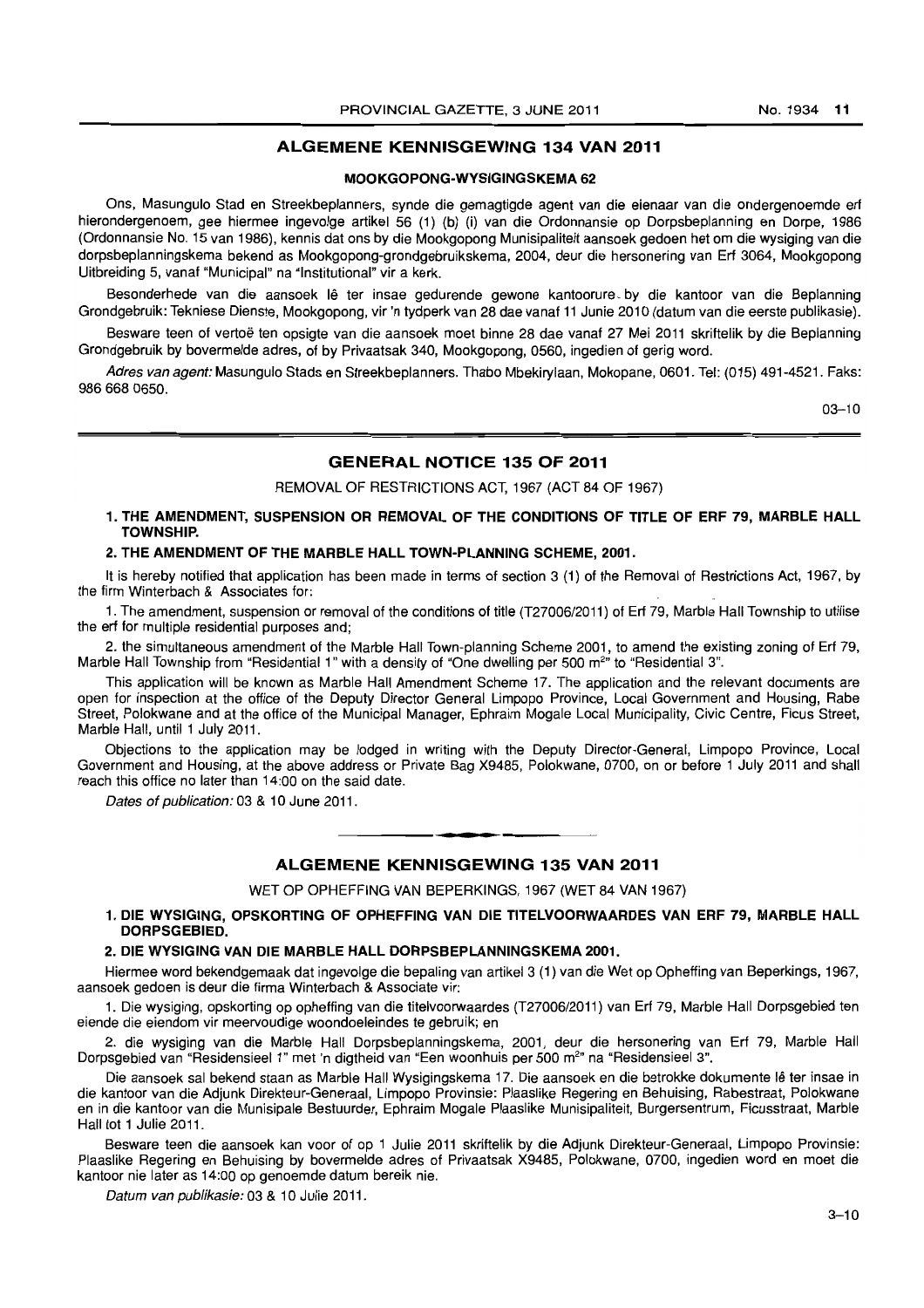#### GENERAL NOTICE 133 OF 2011

#### [Regulation 21(10) of the Development Facilitation regulations in terms of the DFA, 1995] Notice of land development area application

DLC Town Plan (Pty) Ltd (formerly known as De Lange Town and Regional Planners (Pty) Ltd) of 46 26<sup>th</sup> Street Menlo Park, Pretoria, has lodged an application for a land development area in terms of the Development Facilitation Act 1995.

The application is for the development of the following land: the Remaining Extent of the farm Haaskloof 311-KR, situated within the jurisdiction of Modimolle Local Municipality, for two Private Game Lodges and Wildlife-/Eco Estate to be known as Haaskloof Private Game Lodge and Eco Estate and will consist of the following land uses:

|    | Zoning:              | Number of Erven: |
|----|----------------------|------------------|
|    | "Residential"        | 29 erven         |
| 2) | "Private Game Lodge" | 2 erven          |

The application will be considered at a Tribunal Hearing to be held at the Naboomspruit Golf Club on 9 September 2011 at 10:00 and the Pre-hearing Conference will be held at Naboomspruit Golf Club on 11 August 2011 at 10:00.

Please note that in terms of the Development Facilitation Act, 1995:

- 1 You must within 21 (twenty one) days from 3 June 2011 which is the first date of this notice, provide the land development applicant with your written representation in support of the application or any other written representation not amounting to an objection, in which case you are not required to attend the tribunal hearing.
- 2 If your comments constitute an objection to any aspect of the land development application, you or your duly authorised representative must appear in person before the tribunal on the date mentioned for the pre-hearing conference above, or on any other date of which you may be given notice.

Any objection or representation must state the name and address of the person or body making the objection or representation, the interest that such person or body has in the matter, and the reasons for the objection or representation, and must be delivered to the designated officer and land development applicant at his or her address set out below within the said period of 21 days from 3 June 2011 which is the first date of this notice.

The relevant plans, documents and information are available for inspection at the Designated Officer at office no 40 or 41, Limpopo Department of Local Government and Housing, 23 Market street, Polokwane and the Land Development Applicant and at the office of the applicant, DLC Town Plan at 46 26<sup>th</sup> Street, Menlo Park, Pretoria for a period of 21 days from 3 June 2011 which is the first date of this notice.

If you have any queries you may contact the designated officer at the following address:

Limpopo Department of Local Government and Housing, 23 Market Street, Polokwane or Bag X 9485, Polokwane 0700, NetshitomboniHT@limdlgh.gov.za.

Land Development Applicant: DLC Town Plan, 46 26<sup>th</sup> Street Menlo Park, Pretoria, P.O.Box 35921, Menlo Park, 0102, For inspection call Frikkie de Lange at Tel: 0827754740, Fax: 086 538 1064, fj@dlcgroup.co.za.co.za

Our Ref: DF A028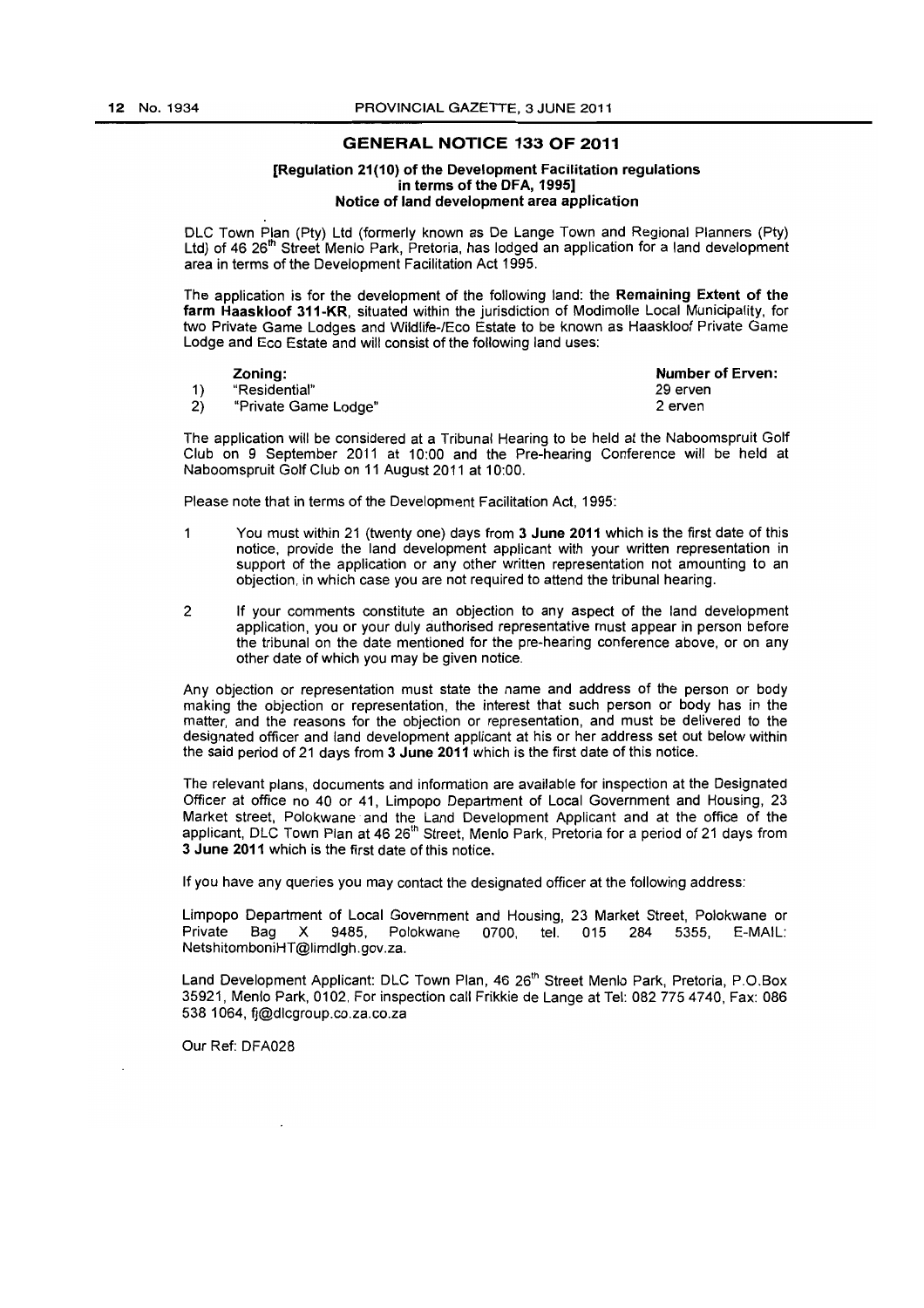#### ALGEMENE KENNISGEWING 133 VAN 2011

#### [Regulasie 21(10) van die Regulasies op Ontwikkellngsfasilitering Ingevolge die Wet op Ontwikkelingsfasilitering, 1995] Kennisgewing van Grondontwlkkelingsgebiedaansoek

DLC Town Plan (Eiendoms) Bpk (voorheen bekend as De Lange Stad en Streekbeplanners Pty (Ltd), van 26ste Straat no 46, Menlo Park, Pretoria, het 'n aansoek ingedien vir 'n grondontwikkelingsgebied ingevolge die Wet op Ontwikke/ingsfasilitering, 1995.

Die aansoek is vir die ontwikkeling van die volgende grond: die Resterende Gedeelte van die plaas Haaskloof 311-KR, geleë in die regsgebied van Modimolle Plaaslike Munisipaliteit, vir die gebruik van 'n Privaat Lodge en 'n wilde diere-/eko-Iandgoed wat bekend sal staan as Haaskloof Private Game Lodge and Eco Estate en sal uit die volgende grondgebruike bestaan:

|    | Sonering:       | <b>Hoeveelheid Erwe:</b> |
|----|-----------------|--------------------------|
|    | "Residensieel"  | 29 erwe                  |
| 2) | "Privaat lodge" | 2 erwe                   |

Die aansoek sal oorweeg word tydens 'n Tribunaalverhoor wat gehou sal word op die Naboomspruit Golf Klub op 9 September 2011 om 10:00 en die Voorverhoorsamesprekings sal plaasvind op die Naboomspruit Golf Klub op 11 Augustus 2011 am 10:00.

Neem asseblief kennis dat ingevolge die Wet op Ontwikkelingsfasilitering, 1995:

- 1. U mag binne 'n periode van 21 (een en twintig) dae vanaf 3 Junie 2011, synde die eerste blag van bedvertensie van hierdie kennisgewing, die eerste dag van advertensie van hierdie kennisgewing, die grondontwikkelingsapplikant voorsien van u skriftelike voorlegging wat nie uit 'n beswaar bestaan nie, in welke geval u nie die tribunaal verhoor hoef by te woon nie.
- 2. Indien u kommentare 'n beswaar voorstel teen enige aspek van die grondontwikkelingsaansoek, moet u in persoon verskyn of verteenwoordig word by die tribunaal tydens die voorverhoor konferensie op die datum hierbo genoem.

Enige geskrewe beswaar of vertoë moet die naam en adres van die persoon of liggaam meld wat die beswaar of voorlegging maak, die belang wat sodanige persoon of liggaam by die saak het, vermeld, en die redes vir die beswaar of vertoë, en moet ingedien word by die Grondontwikkelingsapplikant by sy of haar adres wat hieronder genoem word, binne die gemelde tydperk van 21 dae vanaf 3 Junie 2011 wat die eerste datum van hierdie kennisgewing is.

Die relevante planne, dokumente en inligting is beskikbaar vir inspeksie by Kantoor no 40 en 41, Limpopo Departement van Plaaslike Bestuur en Behuising, Markstraat 23, Polokwane en die grondontwikkelingsapplikant OLC Stadsbeplanners, 26ste Straat 46, Menlo Park, Pretoria vir 'n periode van 21 dae vanaf 3 Junie 2011, synde die eerste dag van publikasie.

U mag die aangewese beampte kontak indien u enige navrae het by:

Limpopo Departement van Plaaslike Bestuur en Behuising Markstraat 23, Polokwane of Polokwane 0700, tel 015 294 2338 en e-pos: NetshitomboniHT@limdlgh.gov.za.

GRONDONTWIKKELINGSAPPLIKANT: OLe Stads Beplanners, 26ste Straat 46, Menlo Park, 0102. Vir Inspeksie skakel Frikkie de Lange by Tel: 082 775 4740, Fax: 086538 1064, E-pos: fj@dlcgroup.co.za

Ons Verw.: DFA028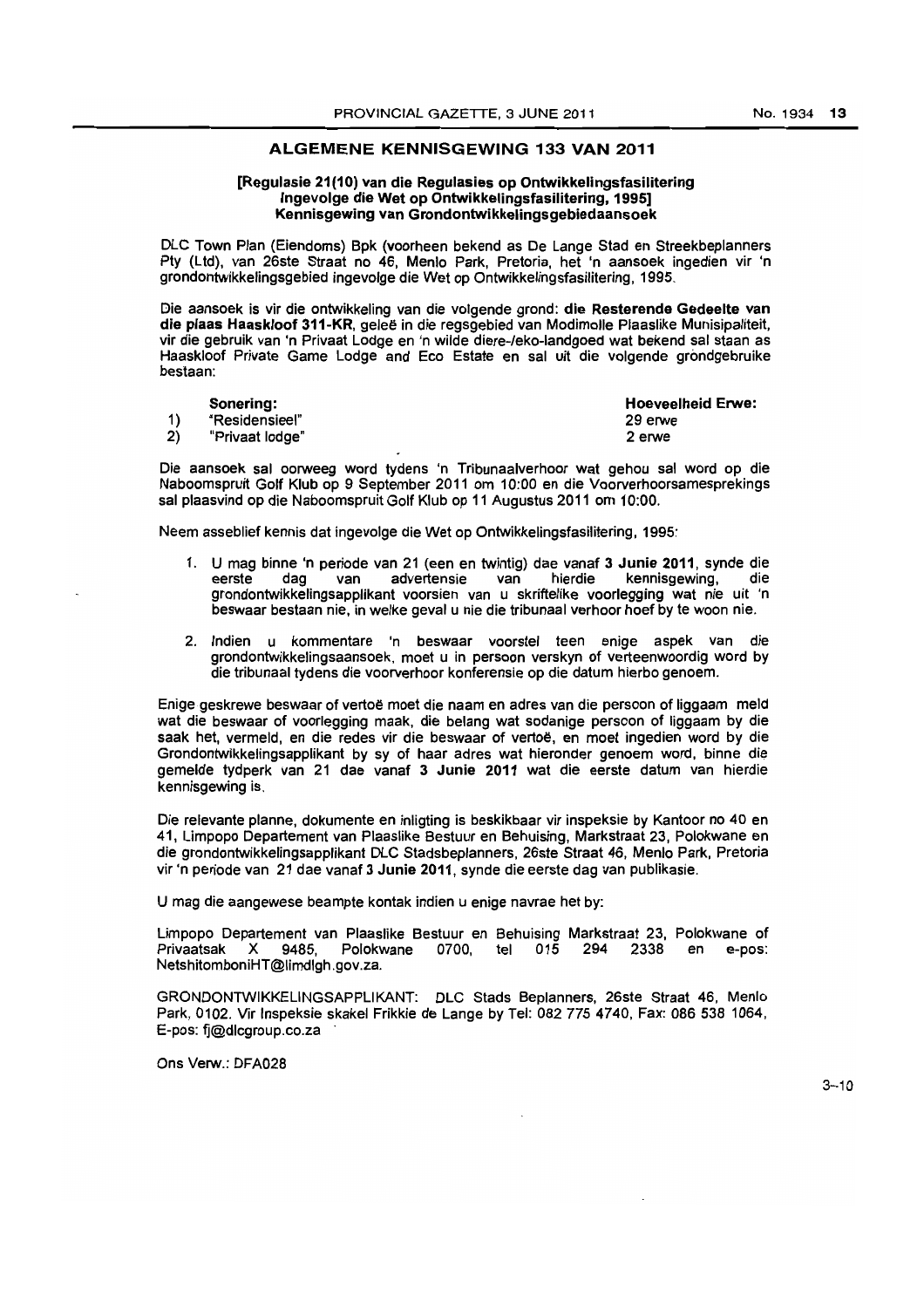## **LOCAL AUTHORITY NOTICES PLAASLIKE BESTUURSKENNISGEWINGS**

#### LOCAL AUTHORITY NOTICE 192

#### LEPHALALE MUNICIPALITY

#### NOTICE OF APPLICATION FOR ESTABLISHMENT OF TOWNSHIP

Regulation 21

The Lephalale Municipality hereby gives notice in terms of section 96 (1) and (3) read with section 69 (6) of the Town-planing and Townships Ordinance 1986, that an application to establish the township referred to in the annexure hereto has been received.

Particulars of the application will lie for inspections during normal office hours at Municipal Manager, Municipal Offices, Lephalale, for a period of 28 days from 8 July 2011.

Objections to or representations in respect of the application must be lodged with or made in writing to the Municipal Manager, at the above address or at Private Bag X136, Ellisras, 0555, within a period of 28 days from 8 July 2011.

#### ANNEXURE

#### Name of township: Ellisras Extension 71.

Full name of the applicant: Dries de Ridder Town and Regional Planner.

Number of erven in proposed township: Total 144 erven of which all will be zoned Residential 1 with a density of one dwelling house per erf, and Existing Public Roads.

Description of the land: Portion 7 of the farm Onverwacht 503 LQ.

Locality of the property: The property is situated directly west of Ellisras Provincial Hospital.

#### AS NAIDOO, Municipal Manager

Civic Centre, Private Bag X136, Lephalale, 0555. Date: 23 May 2011 Ref. No. 15/5/82 Notice No. A32/2011

### • **• I**  PLAASLIKE BESTUURSKENNISGEWING 192

#### **LEPHALALE MUNISIPALITEIT**

#### KENNISGEWING VAN AANSOEK OM STIGTING VAN DORP

#### Regulasie 21

Die Lephalale Munisipaliteit gee hiermee ingevolge artikel 96 (1) en (3) saamgelees met artikel 69 (6) (a) van die Ordonnansie op Dorpsbeplanning en Dorpe, 1986, kennis dat 'n aansoek om die dorp in die Bylae hierby genoem, te stig deur hom ontvang is.

Besonderhede van die aansoek lê ter insae gedurende gewone kantoorure by die Munisipale Bestuurder, Munisipale Kantore, Lephalale, vir 'n tydperk van 28 dae vanaf 8 Julie 2011.

Besware teen of vertoë ten opsigte van die aansoek moet binne 28 dae vanaf 8 Julie 2011 skriftelik by of tot die Munisipale Bestuurder by bovermelde adres of by Privaatsak X136, Ellisras, 0555, ingedien word.

#### BYLAE

#### Naam van dorp: Ellisras Uitbreiding 71.

Volle naam van aansoeker: Dries de Ridder Stads- en Streekbeplanner.

Aantal erwe in voorgestelde dorp: Totaal 144 erwe waarvan almal Residensieel 1 met 'n digtheid van een woonhuis per erf gesoneer sal wees en Bestaande Openbare Paaie.

Beskrywing van grond waarop dorp gestig staan te word: Gedeelte 7 van die plaas Onverwacht 503 L.Q.

Ligging van die eiendom: Die eiendomme is geleë direk aangrensend en wes van die Ellisras Provinsiale Hospitaal.

#### AS NAIDOO, Munisipale Bestuurder

Burgersentrum, Privaatsak X136, Ellisras, 0555.

Datum: 23 May 2011

Verwysings No. 15/5/82

Kennisgewing No. A32/2011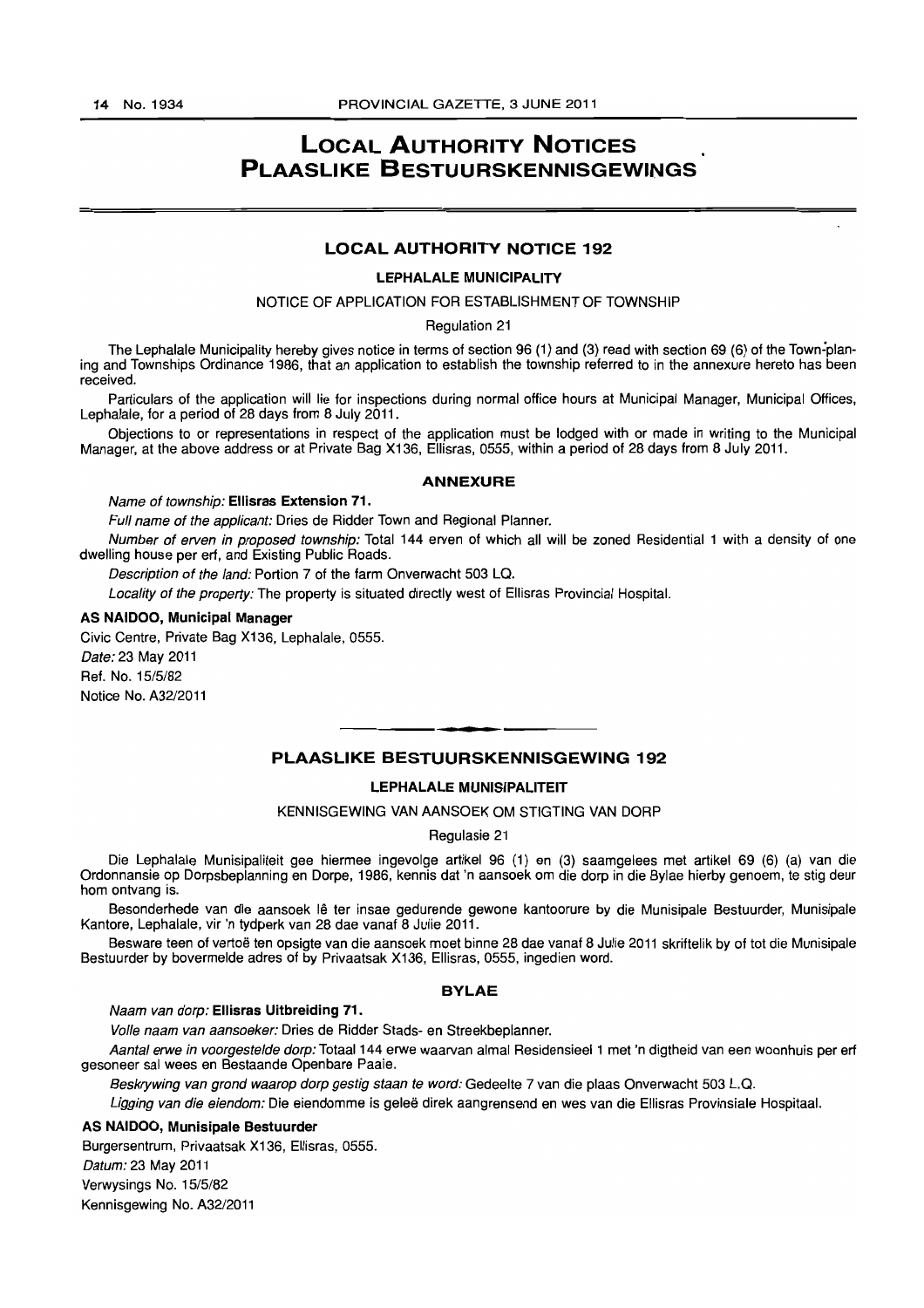#### LOCAL AUTHORITY NOTICE 187

#### POLOKWANE/PERSKEBULT AMENDMENT SCHEME 63

#### NOTICE OF APPLICATION FOR THE AMENDMENT OF THE POLOKWANE/PERSKEBULT TOWN PLANNING SCHEME, 2007, IN TERMS OF SECTION 56(1) (8) (i) OF THE TOWN PLANNING AND TOWNSHIPS ORDINANCE, 1986 (ORDINANCE NO 15 OF 1986)

I, Charlotte van der Merwe, being the authorized agent of the owner of the erf mentioned below, hereby give notice in terms of section 56(1)(b)(i) of the Town Planning and Townships Ordinance, 1986 (Ordinance No 15 of 1986) that I have applied to the Polokwane Municipality for the amendment of the Town Planning Scheme known as the Polokwane/Perskebult Town Planning Scheme, 2007 to rezone the Remaining Extent of Erf 570, Pietersburg, situated at 80a Biccard Street between Jorissen and Devenish Streets, from "Educational" to "Business 2".

Particulars of the application will lie for inspection during normal office hours at the office of the Manager: Spatial Planning and Land Use Management, first floor, Civic Centre, Landdros Mare Street, Polokwane for a period of 28 days from 27 May 2011.

Objections to or representations in respect of the application must be lodged with or made in writing to the Municipal manager at the above address or at P O Box 111, Polokwane, 0700 within a period of 28 days from 27 May 2011. ADRESS OF AGENT: KAMEKHO TOWN PLANNERS, PO BOX 4169, POLOKWANE, 0700

TEL: 0152957382, Fax: 015 295 9693.

### PLAASLIKE BESTUURSKENNISGEWING 187

**-**

POLOKWANE/PERSKEBULT WYSIGINGSKEMA 63

#### KENNISGEWING VAN DIE AANSOEK OM DIE WYSIGING VAN DIE POLOKWANE/PERSKE8ULT DORPSBEPLANNINGSKEMA, 2007 INGEVOLGE ARTIKEL 56(1)(B)(i) VAN DIE ORDONNANSIE OP DORPS8EPLANNING EN DORPE, 1986 (ORDONNANSJE NO 15 VAN 1986)

Ek Charlotte van der Merwe, synde die gemagtigde agent van die eienaar van die ondergenoemde erf, ge'e hiermee ingevolge artikel 56(1 )(b)(i) van die Ordonnansie op Dorpsbeplanning en Dorpe, 1986 (Ordonnansie 15 van 1986) kennis dat ek by die Polokwane Munisipaliteit aansoek gedoen het om die wysiging van die Dorpsbeplanningskema bekend as die Polokwane/Perskebult Dorpsbeplanningskema, 2007 deur hersonering van die Restant van Erf 570, Pietersburg, gelee te 80a Biccardstraat, tussen Jorissen- en Devenishstrate, vanaf "Opvoedkundig" na "Besigheid 2".

Besonderhede van die aansoek lê ter insae gedurende kantoorure by die kantoor van die Bestuurder: Ruimtelike Beplanning en Grondgebruikbestuur, eerste vloer, Burgersentrum, Landdros Marestraat, Polokwane vir 'n tydperk van 28 dae vanaf 27 Mei 2011.

Besware teen of vertoe ten opsigte van die aansoek moet binne 'n tydperk van 28 dae vanaf 27 Mei 2011skriftelik by of tot die Munisipale Bestuurder by bovermelde adres of by Posbus 111, Polokwane, 0700 ingedien of gerig word. ADRES VAN AGENT: KAMEKHO STADSBEPLANNERS, POSBUS 4169, POLOKWANE 0700

TEL: 0152957382. FAX: 0152959693

27-3